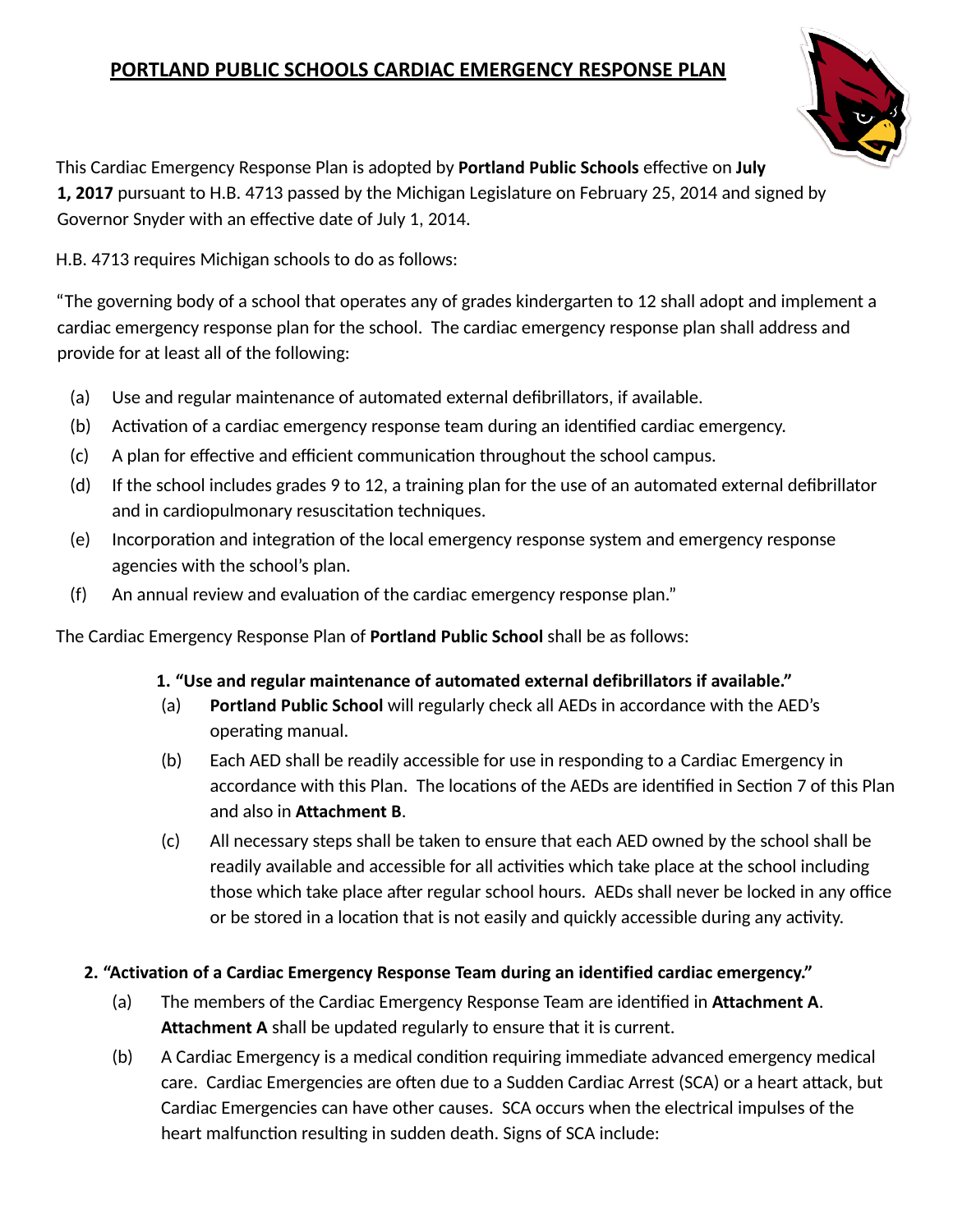- Person is not moving, or is unresponsive or unconscious
- Person is not breathing or not breathing normally (irregular breaths, gasping or gurgling, not breathing)
- Seizure or convulsion-like activity may also occur
- Person may have just received a blunt blow to the chest
- (c) The Protocol for responding to Cardiac Emergency is described in Section 7 and in **Attachment B**.

### **3. "A plan for effective and efficient communication throughout the school campus."**

- $(a)$  The plan for effective and efficient communication throughout the school campus shall be as follows:
	- (1) The Cardiac Emergency Response Protocol **(see Attachment B)** shall be posted as follows:
		- i. In each school classroom and school office.

ii. Adjacent to each AED.

iii. In the gymnasium and in other indoor locations where athletic activities take place. iv. At other strategic school campus locations.

v. A copy of the Cardiac Emergency Response Protocol shall accompany any portable AEDs.

- (2) The Cardiac Emergency Response Protocol shall be distributed and verbally communicated to:
	- i. All staff at the start of each school year with updates distributed as made.
	- ii. All athletic directors, coaches, and applicable advisors at the start of each school year and as applicable at the start of the season for each activity, with updates distributed as made.
- (3) Results and any recommendations of all cardiac emergency response drills performed during the school year shall be communicated to all staff and administrative personnel.
- (4) A copy of this Cardiac Emergency Response Plan shall be provided to any organization that uses the School for any purpose. A signed acknowledgement of the receipt of this Cardiac Emergency Response Plan by the organization using the school shall be maintained in the school offices.

## **4. "If the school includes grades 9 to 12, a training plan for the use of an automated external defibrillator and in cardiopulmonary techniques."**

- (a) Elements
	- (1) A sufficient number of staff (i.e. at least 10% of staff) will be trained in cardiopulmonary resuscitation (CPR) and in the use of an AED to enable **Portland Pubic School** to carry out this Plan. Training shall be renewed at least every two years.
	- (2) Training shall be done by an instructor, who may be a staff member, currently cerfied by a nationally-recognized organization in conformance with current American Heart Association guidelines.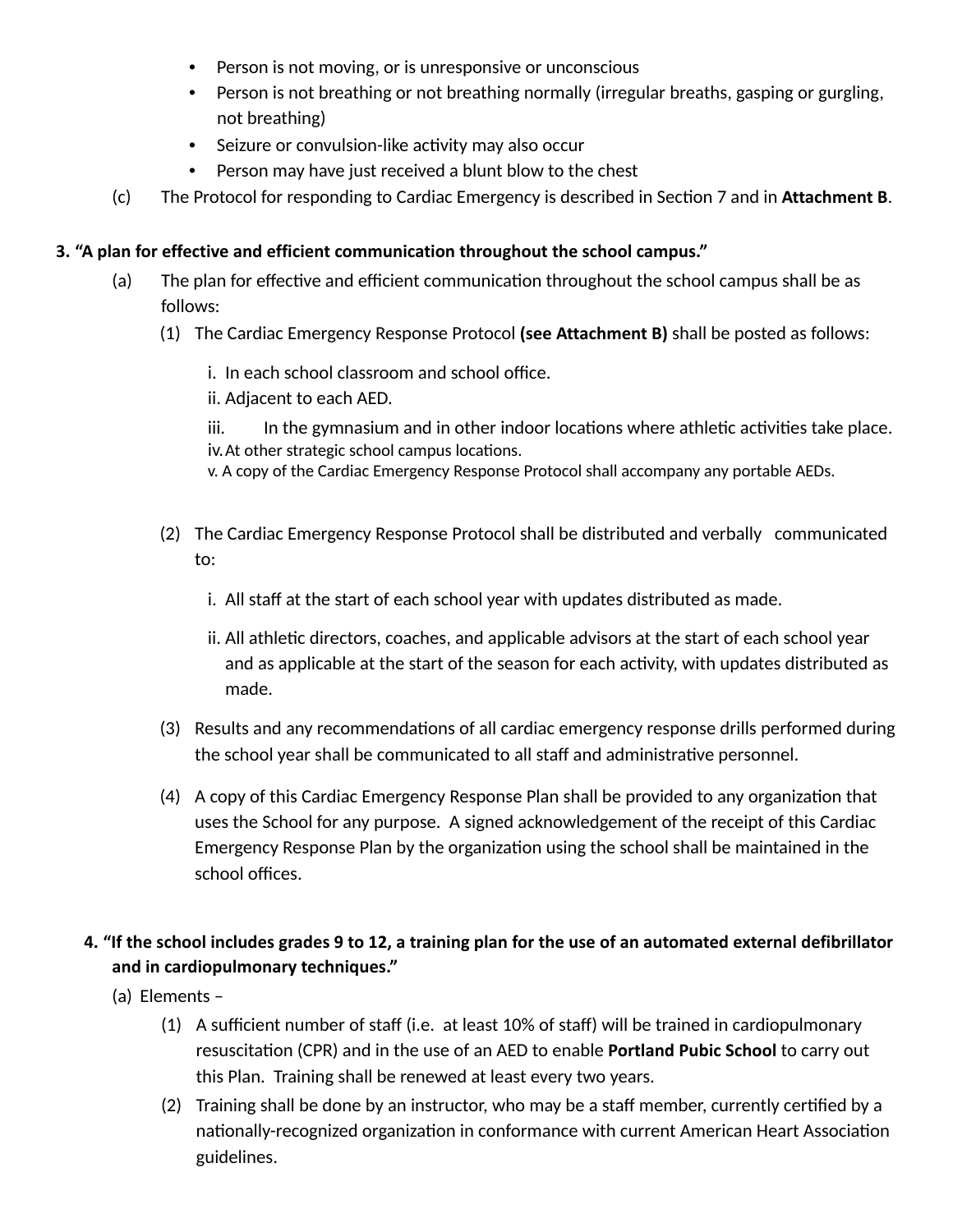- (3) Training shall include either traditional classroom instruction or online instruction and shall include hands-on instruction and training.
- (b) Objectives -
	- (1) All members of the Cardiac Emergency Response Team shall receive and maintain cerfied training which includes the issuance of a nationally recognized certification card with an expiration date that is typically 2 years.
	- $(2)$  As many other staff members as reasonably practicable shall receive training.
	- (3) A comprehensive CPR/AED response plan is recommended that should include CPR/AED training for high school students.
- (c) Cardiac Emergency Response Drills Cardiac Emergency Response Drills are not required by the new law but are recommended. **Portland Pubic School** will have a minimum of one (1) Cardiac Emergency Response Drill each school year. **Portland Pubic School** shall prepare and maintain a Cardiac Emergency Response Drill Report for each Cardiac Emergency Response Drill. See Attachment C for detailed information regarding a Cardiac Emergency Response Drill.

## **5. "Incorporation and integration of the local emergency response system and emergency response agencies with the school's plan."**

- (a) **Portland Pubic School** shall provide a copy of this Cardiac Emergency Response Plan to the local emergency response agencies responsible for the 911 response system and for emergency dispatch including the local police and fire departments and local Emergency Medical Services (EMS).
	- (1) **Portland Pubic School** will work with the local emergency response agencies to take the necessary action to integrate this Cardiac Emergency Response Plan with the local emergency response system.

## **6. "An annual review and evaluation of the cardiac emergency response plan." Portland Pubic School** shall conduct an annual review and evaluation of the school's Cardiac Emergency Response Plan. The annual review shall include the following:

- (a) A review of all post-event documentation for any identified Cardiac Emergency that occurred on the school campus or at any off-campus school function. This post-event documentation shall include the following:
	- (1) The date and time of the Cardiac Emergency; the location of the Cardiac Emergency; the steps which were taken to respond to the Cardiac Emergency; and the names of the persons who responded to the Cardiac Emergency.
	- (2) The outcome of the Cardiac Emergency which shall include but not be limited to a summary of the condition of the person having the Cardiac Emergency to the extent that the information is accessible.
	- (3) An evaluation of the whether or not the Cardiac Emergency Response Plan was sufficient to enable an appropriate response to the Cardiac Emergency. If the Plan was not considered optimal, then the review shall include recommendations for improvements in the Plan.
- (b) A review of Cardiac Emergency Response Drills documentation.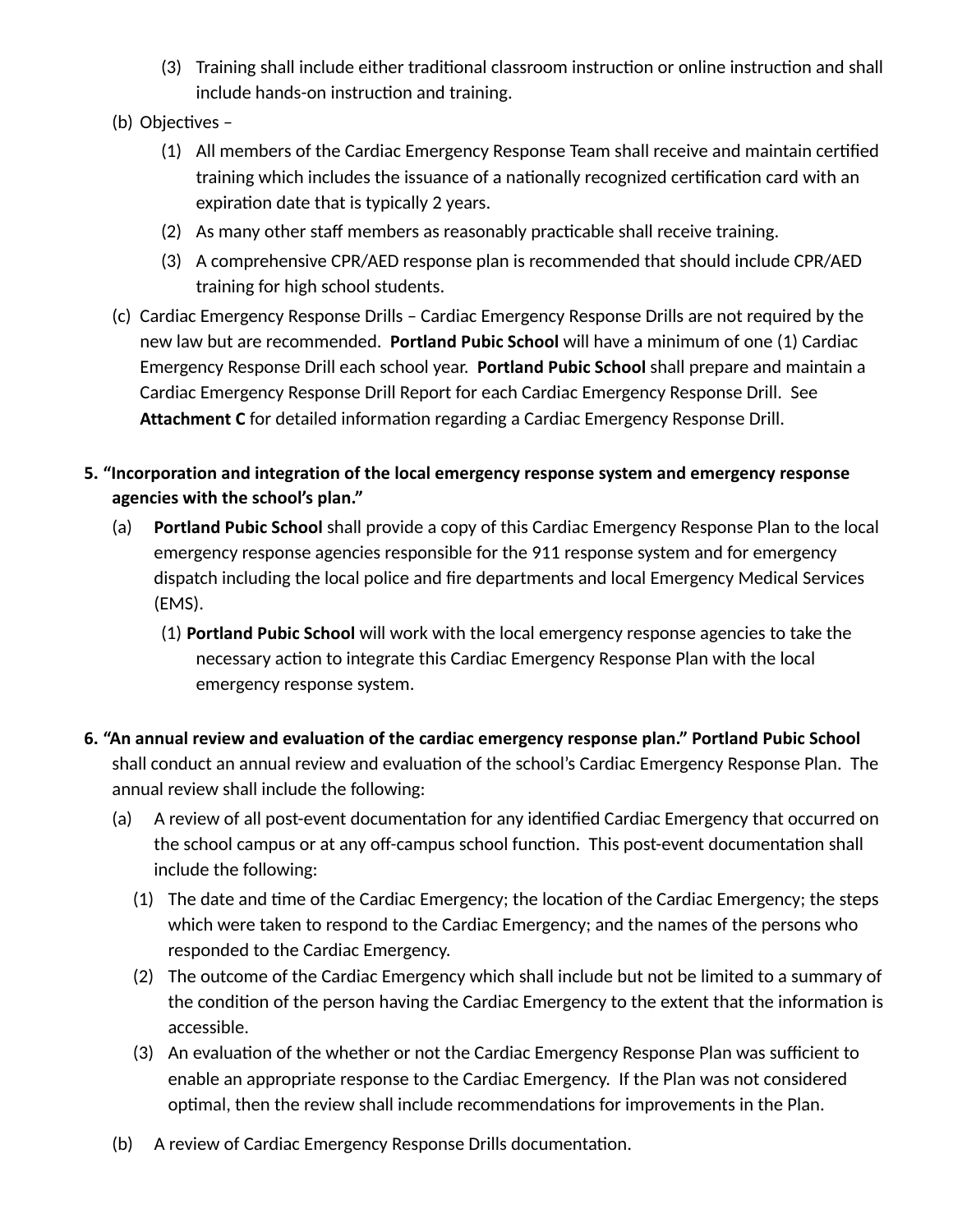(c) A determination as to whether or not any additions, changes or modifications need to be made to the Cardiac Emergency Response Plan. Potential reasons for a change in the Plan can include changes in school facilities, processes, equipment, administrative decisions, personnel and other changes in conditions. This determination needs to be made annually regardless of whether there was a cardiac emergency on the school campus during the preceding year.

## **7. Cardiac Emergency Response Protocol**

### **For All Responders (Staff, Faculty, Cardiac Emergency Response Team, etc.)**

Sudden Cardiac Arrest events can vary greatly. All faculty, staff and CPR/AED Emergency Response Team members must be prepared to perform duties. Early action is crucial to successfully treating a cardiac arrest.

In the event a person collapses, do not move the patient unless the scene is unsafe.

Perform the following 5 steps:

### **1. Early Recognition of cardiac arrest**

- Person is not moving, or is unresponsive or unconscious
- **•** Person is not breathing or not breathing normally (irregular breaths, gasping or gurgling, not breathing)
- Seizure or convulsion-like activity may also occur
- Person may have just received a blunt blow to the chest

## **2. Early call to 911 and Alert within school**

- Call 911 as soon as a potentially life-threatening event is recognized
- Provide school address, cross streets (below), patient condition; remain on the phone with 911
- Call school office or send bystander to office. Give exact location ("Mr. /Ms. \_\_\_\_\_ classroom, Room # \_\_\_\_, Gym, football field, cafeteria, etc.")
- Building announcement: "All Emergency Response Team members proceed immediately to \_\_\_\_\_\_\_\_\_\_\_\_\_\_of the cardiac emergency."
	- Closest team member retrieves the AED en route to the scene
- **EXELG** 20 ELED cabinet door open; the alarm signals the AED was taken for use

## **3. Early CPR**

- If CPR/AED trained, **BEGIN CPR/AED** as per standard training; have the defibrillator (AED) brought to the scene
- **.** If not CPR/AED trained, begin Hands-Only CPR until the CPR trained response team or a responder arrives
- Press hard and fast in center of chest
- The 911 operator may give you directions for CPR and AED use

### **4. Early Defibrillation**

• When the AED arrives, attach pads to patient, using the following AED instructions: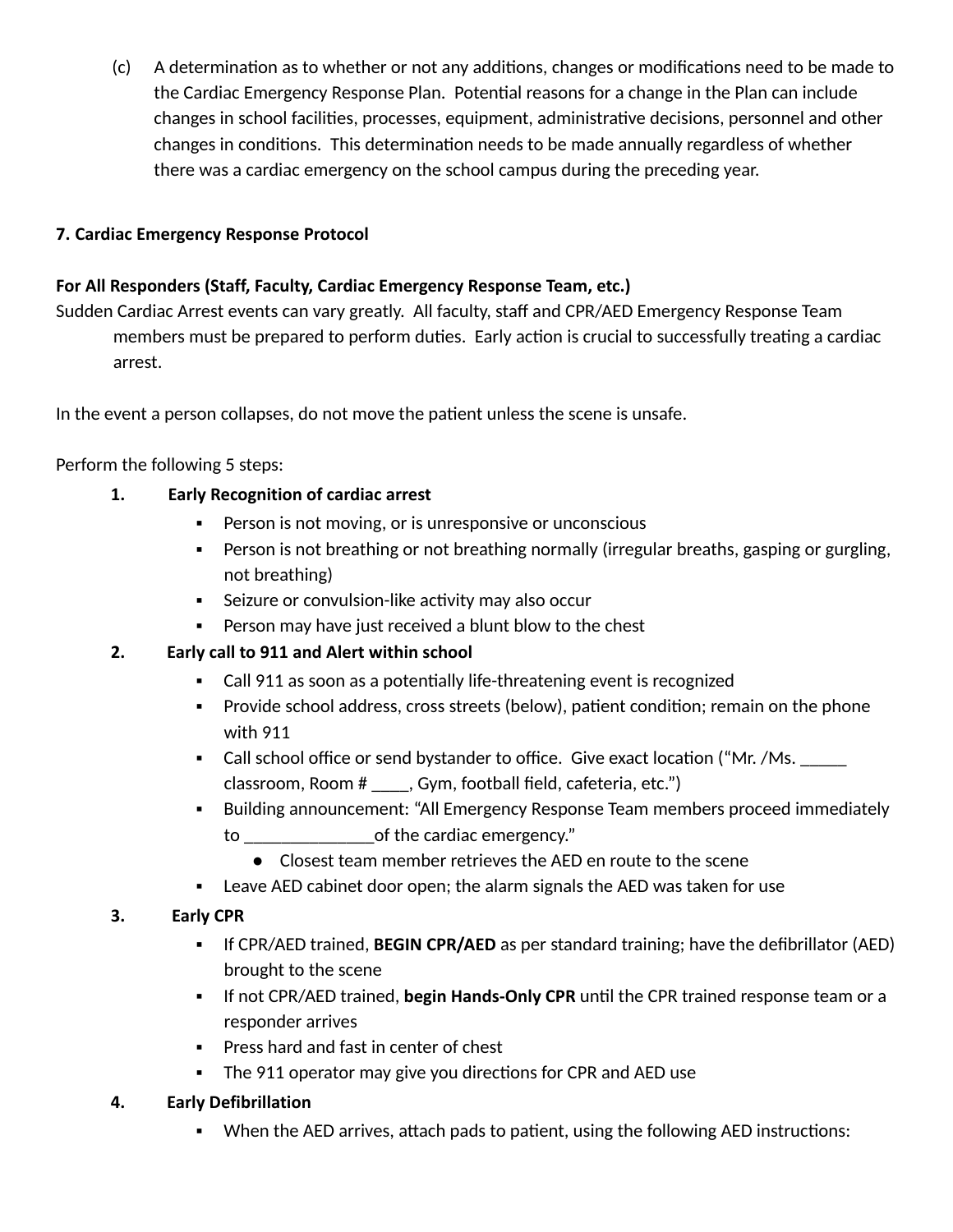- The AED will ONLY deliver a shock if it is needed; if NO shock is needed, NO shock is delivered
- Continue CPR until patient is responsive or EMS responder arrives

## **5. Early Advanced Life Support**

■ Transition care to EMS upon their arrival, to provide advanced life support

## **Office Staff (Main, Athletics, Security)**

- o Confirm exact location and condition of the patient
- o May repeat page to activate the Cardiac Emergency Response Team (as above) and give the exact location
- o Confirm that the Cardiac Emergency Response Team has responded
- o Confirm that 911 was called; if not call 911 STAT
- o Assign a staff member to direct EMS to the scene
- o Perform "Crowd Control" directing others away from the scene
- o Notify other staff: School nurse, athletic trainer, athletic director, etc.
- o Consider: Putting building in Secure Setting, delaying class dismissal, recess, other changes to facilitate CPR and EMS functions
- o Designate people to cover the duties of the CPR responders
- 0 Copy the patient's emergency information for EMS
- o Notify the patient's emergency contact (Parent, Spouse or Guardian)
- $o$  Notify staff and students when to return to normal schedule  $\square$  Contact School District Administration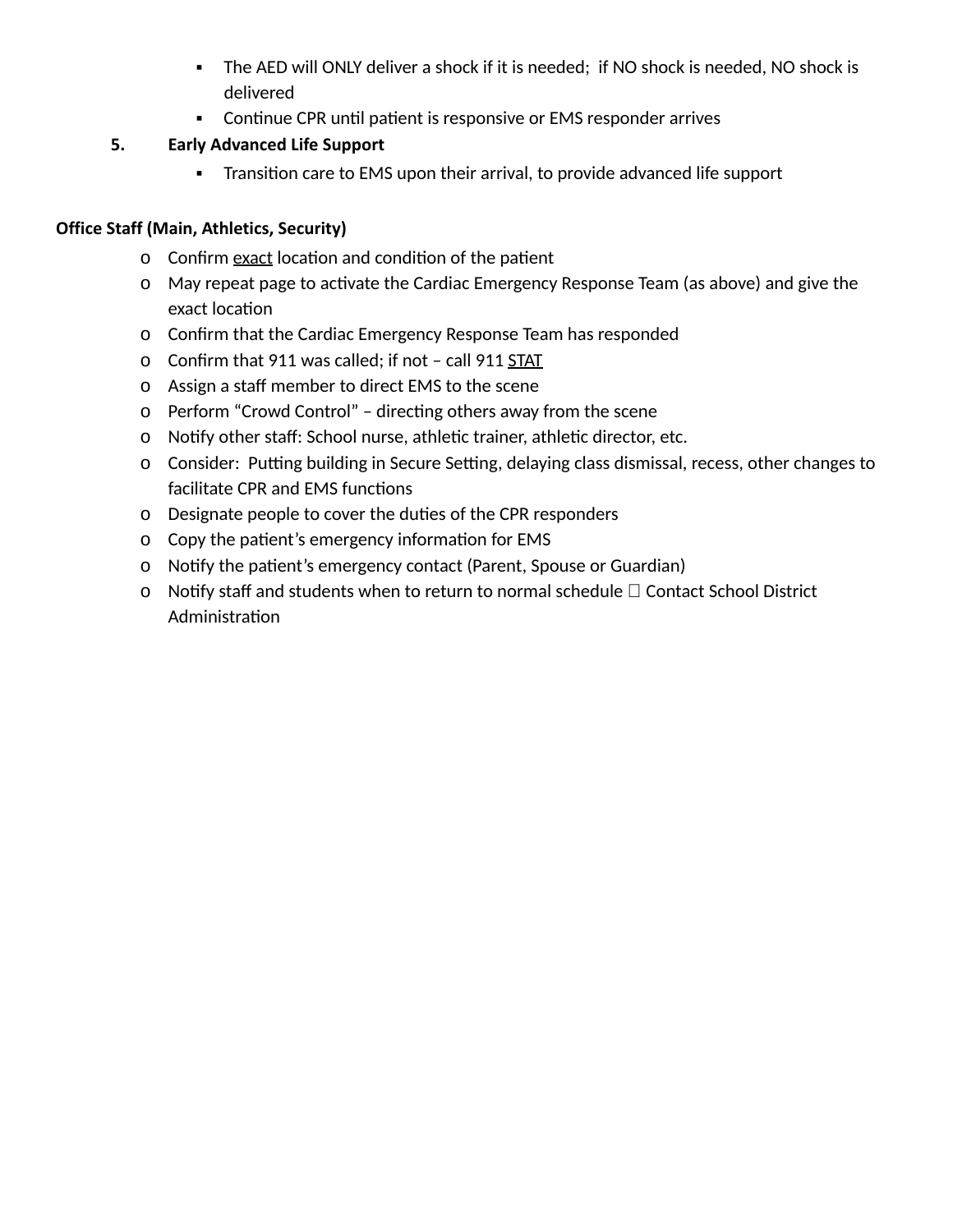## **School/Building Location Information**

**School Name \_\_\_\_\_Portland Middle School\_\_\_\_\_\_\_\_\_\_\_\_\_\_\_\_\_\_\_\_\_\_\_\_\_\_\_\_\_\_\_\_ Address\_\_\_\_\_\_745 Storz Ave. Portland, MI 48875\_\_\_\_\_\_\_\_\_\_\_\_\_\_\_\_\_\_\_\_\_\_\_\_\_\_\_\_\_\_\_\_\_\_\_\_ Cross Streets\_\_\_\_\_Knox St. and Storz Ave. \_\_\_\_\_\_\_\_\_\_\_\_\_\_\_\_\_\_\_\_\_\_\_\_\_\_\_\_\_\_\_\_\_**

**School Emergency Phone #s**

| School Hours       | $ 517-647-2985$ |
|--------------------|-----------------|
| <b>After Hours</b> | $ 517-647-2985$ |

**AED Location\_\_Back Entryway, Next to Stairway\_\_\_\_\_\_\_\_\_\_\_\_**

**AED Location\_\_\_\_\_\_\_\_\_\_\_\_\_\_\_\_\_\_\_**

**AED Location\_\_\_\_\_\_\_\_\_\_\_\_\_\_\_\_\_\_\_**

**AED Location\_\_\_\_\_\_\_\_\_\_\_\_\_\_\_\_\_\_\_**

**AED Location\_\_\_\_\_\_\_\_\_\_\_\_\_\_\_\_\_\_\_**

**AED Location\_\_\_\_\_\_\_\_\_\_\_\_\_\_\_\_\_\_\_**

**Other school-specific location information:**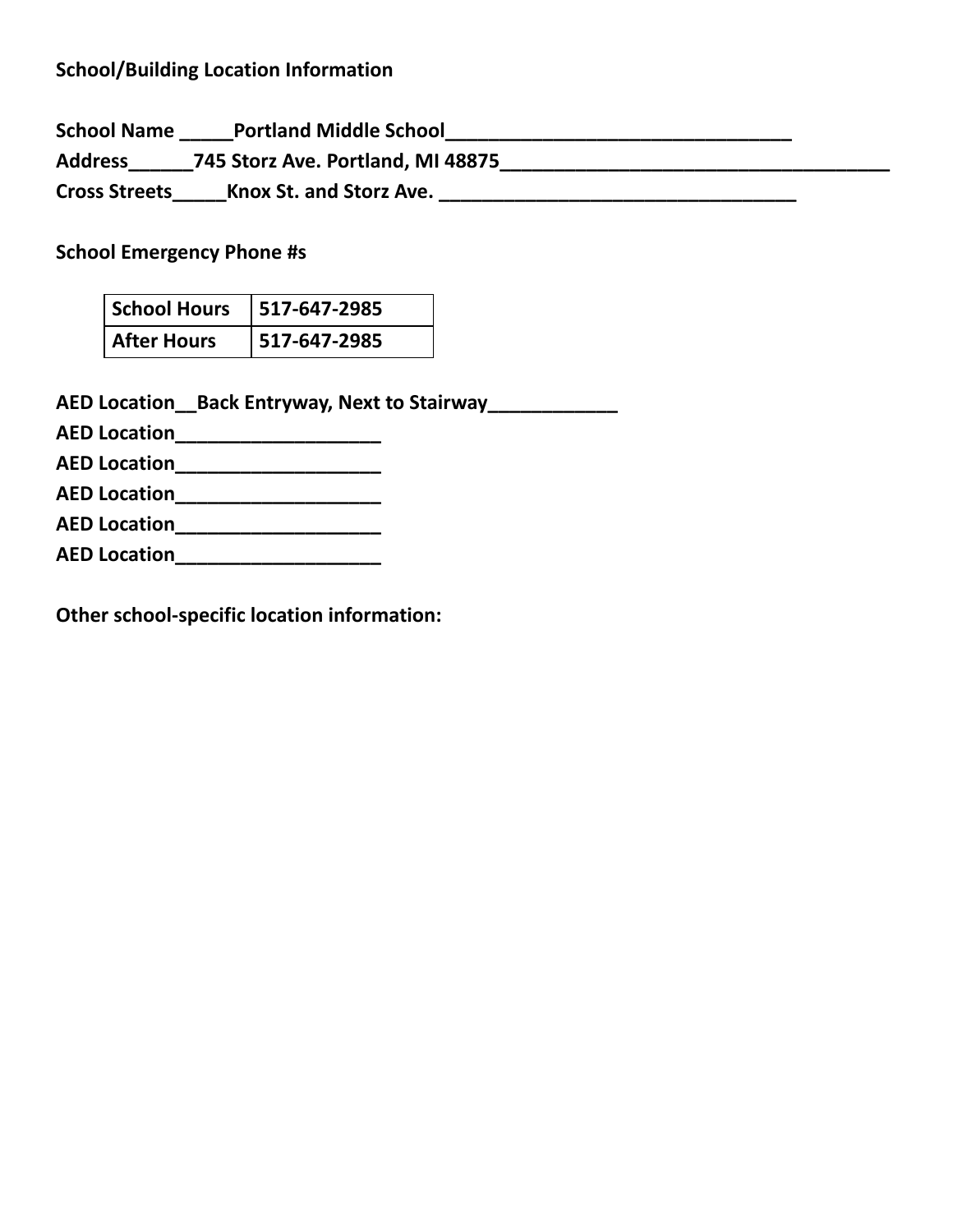## **ATTACHMENT A**

**The following persons compose the Cardiac Emergency Response Team. All members shall have current CPR/AED training and are hereby designated to respond to and provide basic life support during a cardiac emergency:**

| <b>Team Member Name</b> | <b>CPR/AED</b><br><b>Training</b><br><b>Expiration</b> | <b>During School</b><br>Hour<br><b>Phone/Extension</b> | <b>After-School</b><br>Hour<br><b>Phone/Extension</b> |
|-------------------------|--------------------------------------------------------|--------------------------------------------------------|-------------------------------------------------------|
| <b>Erin Porter</b>      | 09/19                                                  | 517-647-2985<br><b>EXT. 3120</b>                       | 517-647-2985<br><b>EXT. 3120</b>                      |
| <b>Monica Kehr</b>      | 09/23                                                  | 517-647-2985<br><b>EXT. 3164</b>                       | 517-647-2985<br><b>EXT. 3120</b>                      |
| <b>Kelly Gordon</b>     | 06/19                                                  | 517-647-2985<br><b>EXT. 3113</b>                       | 517-647-2985<br><b>EXT. 3113</b>                      |
| <b>Ted Kelly</b>        | 06/19                                                  | 517-647-2985<br><b>GYM</b>                             | 517-647-2985<br><b>GYM</b>                            |
| <b>Joel Cross</b>       | 09/19                                                  | 517-647-2985<br><b>EXT. 3123</b>                       | 517-647-2985<br><b>EXT. 3123</b>                      |

Signed by:

Principal

Dated: \_\_\_\_\_\_\_\_\_\_\_\_\_\_\_\_\_\_\_\_\_\_\_\_\_\_\_\_\_

\_\_\_\_\_\_\_\_\_\_\_\_\_\_\_\_\_\_\_\_\_\_\_\_\_\_\_\_\_\_\_\_\_\_\_

**Note:** *Other students and staff not listed here, with or without CPR/AED certification may initiate a response and provide basic life support as needed if Team Members are not immediately available.*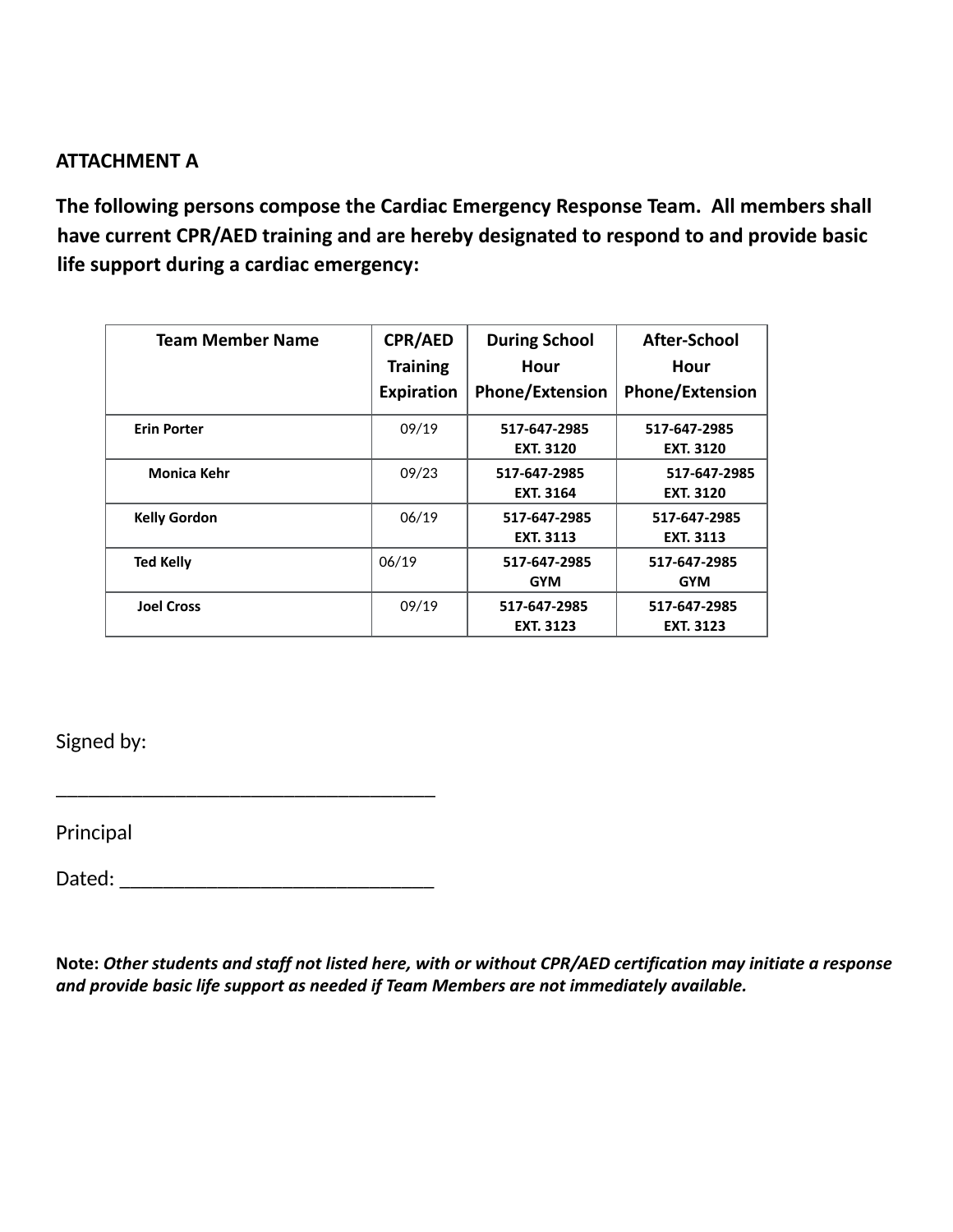## **ATTACHMENT B: PORTLAND PUBLIC SCHOOLS CARDIAC EMERGENCY RESPONSE PROTOCOL**

### **For All Responders (Staff, Faculty, Cardiac Emergency Response Team, etc)**

Sudden cardiac arrest events can vary greatly . All faculty, staff and Cardiac Emergency Response Team members must be prepared to perform duties. Early action is crucial to successfully treating a cardiac arrest. If a person collapses, do not move the patient unless the scene is unsafe. Perform the following 5 steps:

#### **1 Early Recognition of cardiac arrest**

Person is not moving, or is unresponsive or unconscious

- Person is not breathing normally (irregular breaths, gasping or gurgling, not breathing)
- Seizure or convulsion-like activity may also occur

Person may have just received a blunt blow to the chest

#### **2 Early Call to 911 and Alert within school**

Call 911 as soon as a potentially life-threatening event is recognized

- o Provide school address, cross streets (below), patient condition, remain on the phone with 911
- Call school office or send bystander to office to report incident
	- o Give exact location ("Mr./Ms. \_\_classroom, Room #\_\_\_, Gym, football field, cafeteria, etc.")
- Building announcement "All Cardiac Emergency Response Team members proceed immediately to
	- o Closest team member retrieves the AED in route to the scene
	- o Leave the AED cabinet door open, the alarm signals the AED is taken for use

#### **3 Early CPR**

If CPR/AED trained, **begin CPR/AED** as per training, have the defibrillator (AED) brought to the scene If not CPR/AED trained, **begin Hands Only CPR** until CPR trained response team or a responder arrives

- o Press hard and fast in center of chest
- o The 911 operator may give you directions for CPR and AED use

#### **4 Early Defibrillation**

When the AED arrives, attach pads to patient, use the AED following the instructions

- o The AED will ONLY deliver a shock if it is needed; if NO shock is needed, NO shock is delivered
- Continue CPR until patient is responsive or EMS responder arrives

#### **5 Early Advanced Life Support**

Transition care to EMS upon arrival, to provide advanced life support

### **Office Staff (Main, Athletics, Security)**

- o Confirm exact location and condition of the patient
- o May repeat page to activate the Cardiac Emergency Response Team (as above) and give the exact location
- o Confirm that the Cardiac Emergency Response Team has responded
- o Confirm that 911 was called; if not call 911 STAT
- o Assign a staff member to direct EMS to the scene
- o Perform "Crowd Control" directing others away from the scene
- o Notify other staff: School nurse, athletic trainer, athletic director, etc.
- o Consider: Putting building in Secure Setting, delaying class dismissal, recess, other changes to facilitate EMS
- o Designate people to cover the duties of the CPR responders
- o Copy the patient's emergency information for EMS
- o Notify the patient's emergency contact (Parent, Spouse or Guardian)
- o Notify staff and students when to return to normal schedule
- o Contact School District Administration